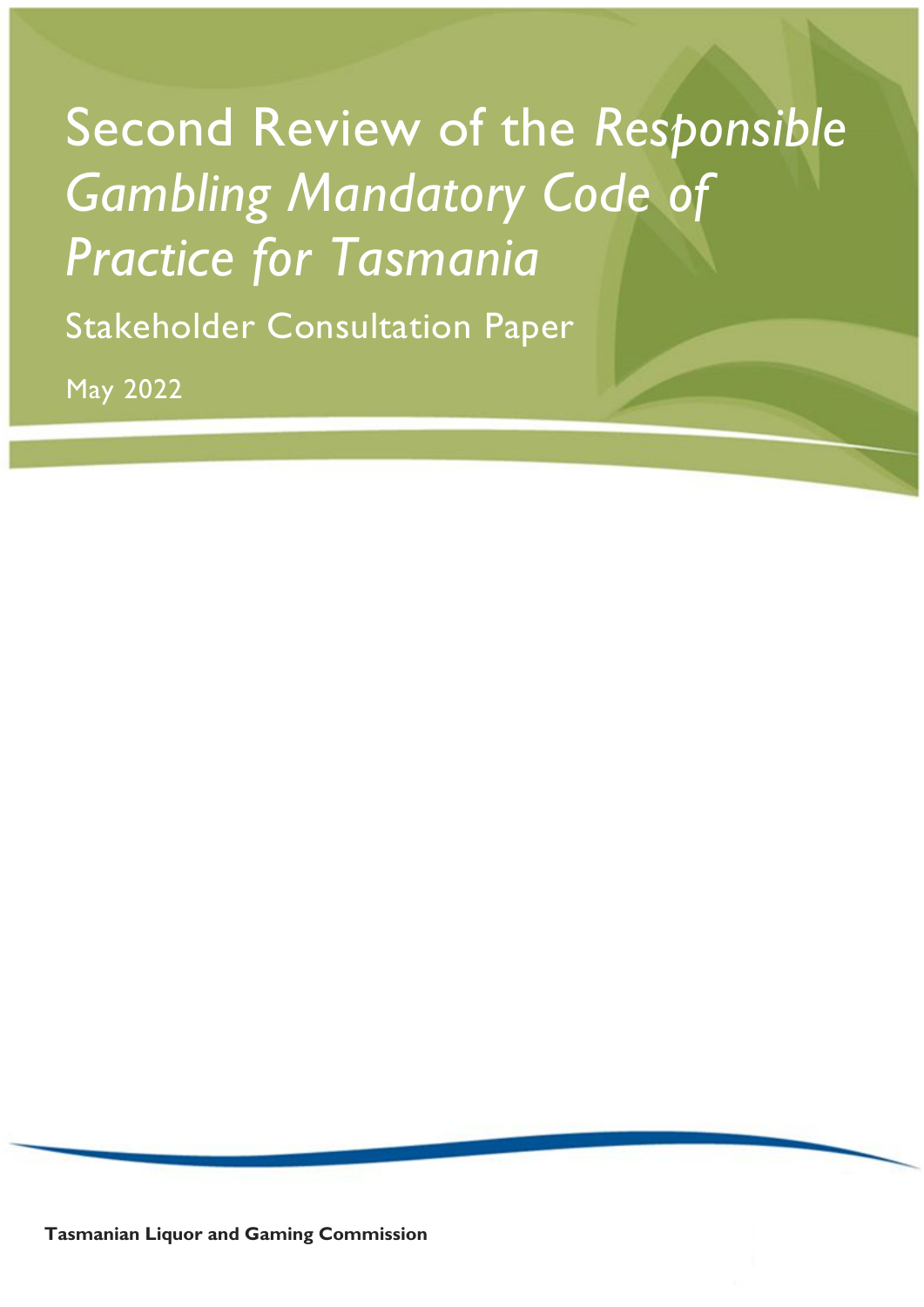**Second Review of the** *Responsible Gambling Mandatory Code of Practice for Tasmania* **- Stakeholder Consultation Paper**

© Tasmanian Liquor and Gaming Commission

Excerpts from this publication may be reproduced, with appropriate acknowledgement, as permitted under the Copyright Act.

For further information please contact: Liquor and Gaming Branch Department of Treasury and Finance GPO Box 1374 Hobart Tasmania 7001 Telephone: + 61 3 6166 4040 Website: [www.treasury.tas.gov.au/liquor-and-gaming](https://www.treasury.tas.gov.au/liquor-and-gaming)

Published May 2022 ISBN 978-1-922379-85-6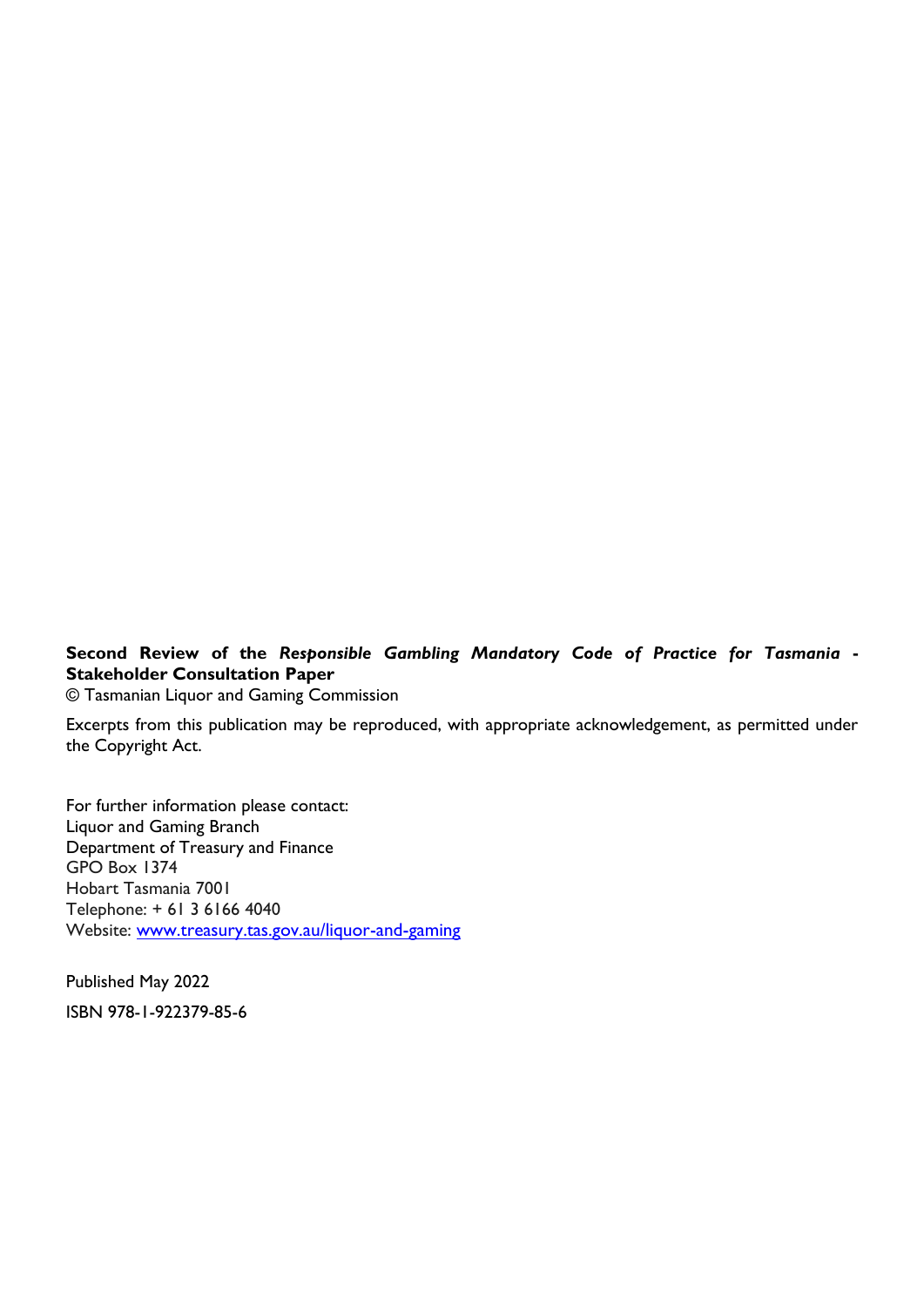# **Contents**

| Attachment A - Summary of desktop research by Stenning and Associates  10 |  |
|---------------------------------------------------------------------------|--|
|                                                                           |  |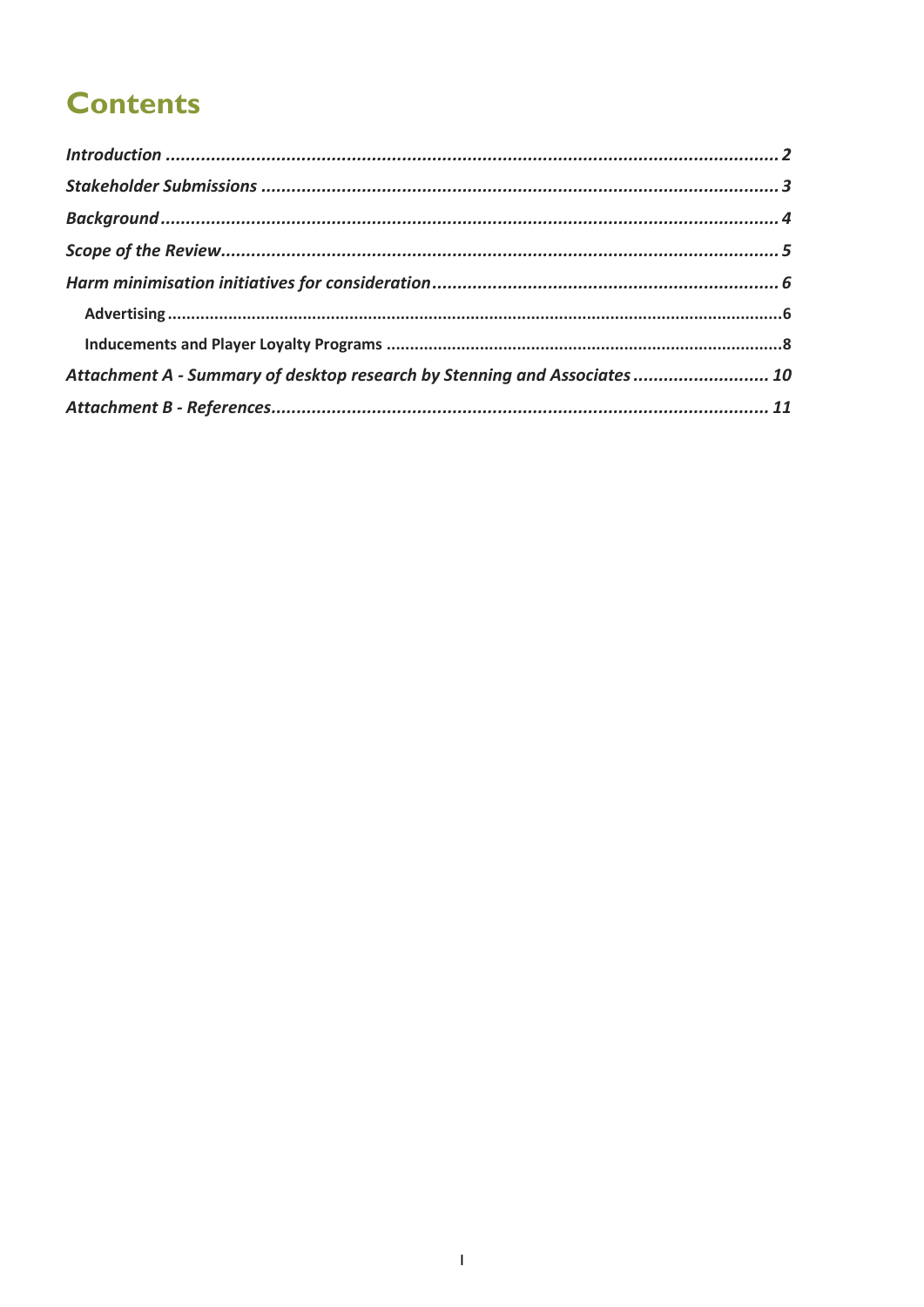### <span id="page-3-0"></span>**Introduction**

The Tasmanian Liquor and Gaming Commission is an independent body responsible for the regulation of gaming and wagering activities in Tasmania. The Commission is committed to fostering the responsible service of gambling and ensuring the harm from gambling is minimised.

Ten years ago, the Commission introduced the *Responsible Gambling Mandatory Code of Practice for Tasmania* (the Code) setting out a variety of measures to minimise gambling harm in the Tasmanian community and provide a best practice approach to gambling regulation for Tasmanian circumstances. A copy of the Code is available from the Department of Treasury and Finance website at [www.treasury.tas.gov.au/liquor-and-gaming](https://www.treasury.tas.gov.au/liquor-and-gaming/gambling/regulatory-requirements/mandatory-code-of-practice) > Quick links > Responsible Gambling Mandatory Code of Practice.

The *Gaming Control Act 1993* requires that the Commission reviews the Code at least once every five years ensuring the harm minimisation measures continue to be effective, relevant and sufficient. The first review in 2017 included independent desktop research comparing Tasmania's framework against national and international jurisdictions, and an extensive stakeholder consultation process. While the Code was found to be effective in achieving harm minimisation objectives, the Commission implemented a number of enhancements to further ensure gambling is offered in a responsible way.

The Tasmanian gaming environment will undergo significant changes with restructure of the industry from 1 July 2023 to implement the Government's future gaming market reforms. The changes include the creation of individual venue licences to operate electronic gaming machines (EGMs). The Commission considers this second Code review provides an opportunity to identify what measures are most needed now to ensure regulation supports the new reforms.

In late 2021, consultancy firm Stenning and Associates Pty Ltd completed desktop research comparing Tasmania's Code with harm minimisation frameworks in other Australian jurisdictions, including identifying key changes since the 2017 review and potential improvements to the Code that could support the future gaming market reforms. A brief summary of the desktop research is provided in Attachment A. A copy of the full Stenning Report is available at [www.treasury.tas.gov.au/liquor-and-gaming](https://www.treasury.tas.gov.au/liquor-and-gaming/community-interest/public-consultation) > Community Interest > Public consultation > Current consultations.

The purpose of this paper is to seek information from stakeholders to assist the Commission assess the Code's effectiveness and determine whether any enhancements are necessary prior to the implementation of the Government's gaming reforms.

Following this stakeholder consultation process, the Commission will prepare a report of the Code review findings and outcomes and then release an updated version of the Code. The Commission does not envisage any further consultation.

Separate to the Code review, the Commission has recently consulted on the extent to which facial recognition and player card-based gaming technologies for gaming machines could minimise gambling harm, including the costs and benefits of implementing in casinos, hotels and clubs. This will inform a separate report for the Minister on the outcomes of the Commission's investigation and recommendations to implement these technologies.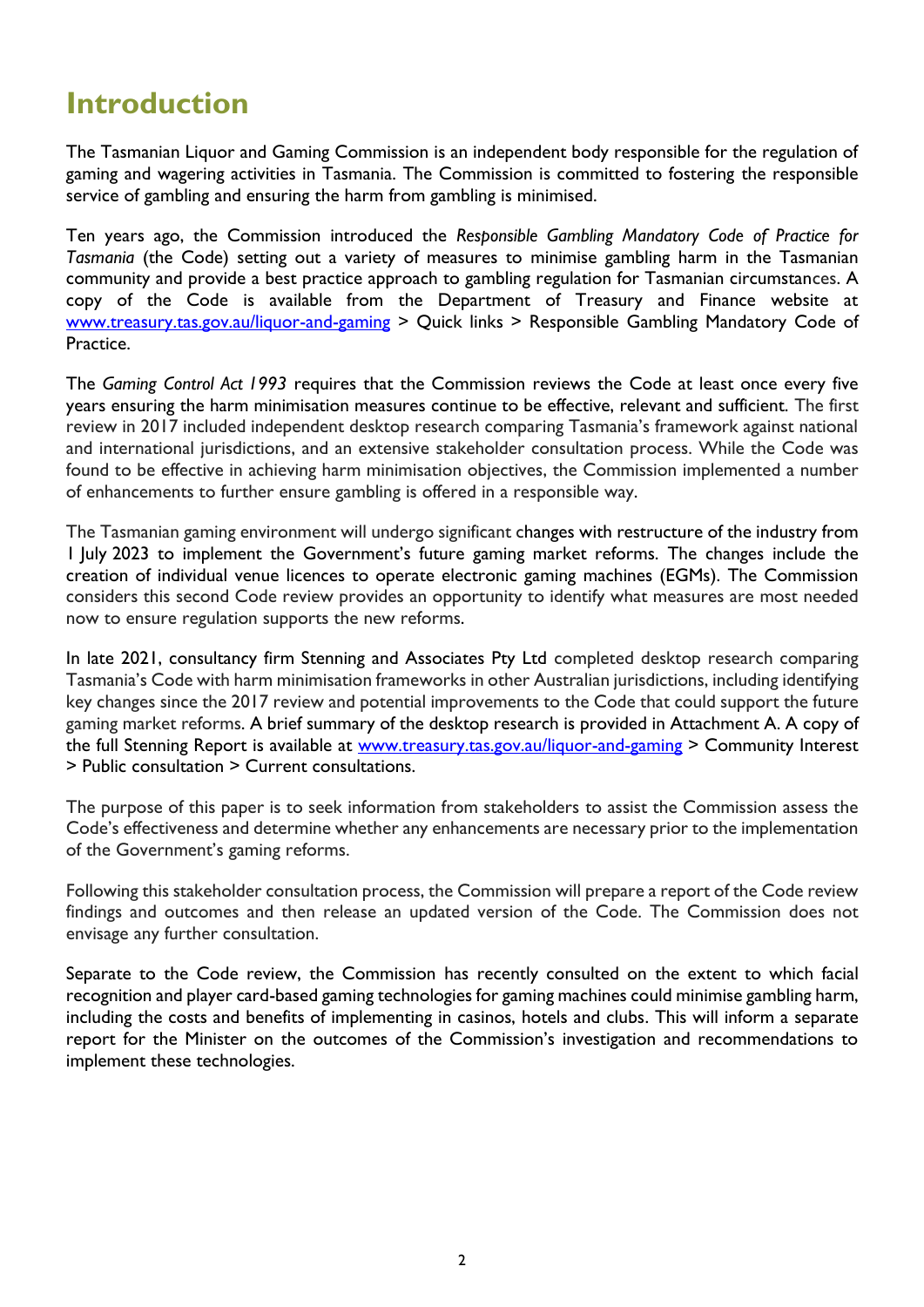# <span id="page-4-0"></span>**Stakeholder Submissions**

l

The Commission invites interested parties to comment on some or all of the proposed harm minimisation initiatives outlined in this Paper.

Submissions must be received by **25 June 2022** and lodged in writing by email to [consultation.lagb@treasury.tas.gov.au](mailto:consultation.lagb@treasury.tas.gov.au) or mailed to:

> Ms Melissa Ford Assistant Director Liquor and Gaming Branch Department of Treasury and Finance GPO Box 1374 HOBART TAS 7001

All submissions will be treated as public documents and will be uploaded to the Department of Treasury and Finance website at [www.treasury.tas.gov.au/liquor-and-gaming](https://www.treasury.tas.gov.au/liquor-and-gaming/community-interest/public-consultation) > Community Interest > Public consultation  $\geq$  Closed consultations, unless the submission is clearly specified as confidential<sup>1</sup> (in full or part).

Should you have any queries please contact Annette Kingston on (03) 6145 5738 or email [annette.kingston@treasury.tas.gov.au.](mailto:annette.kingston@treasury.tas.gov.au)

<sup>1</sup> Automatically generated confidentiality statements in emails do not suffice for this purpose. Any requests received under the *Right to Information Act 2009* to make available submission/s marked 'confidential' will be determined in accordance with that Act.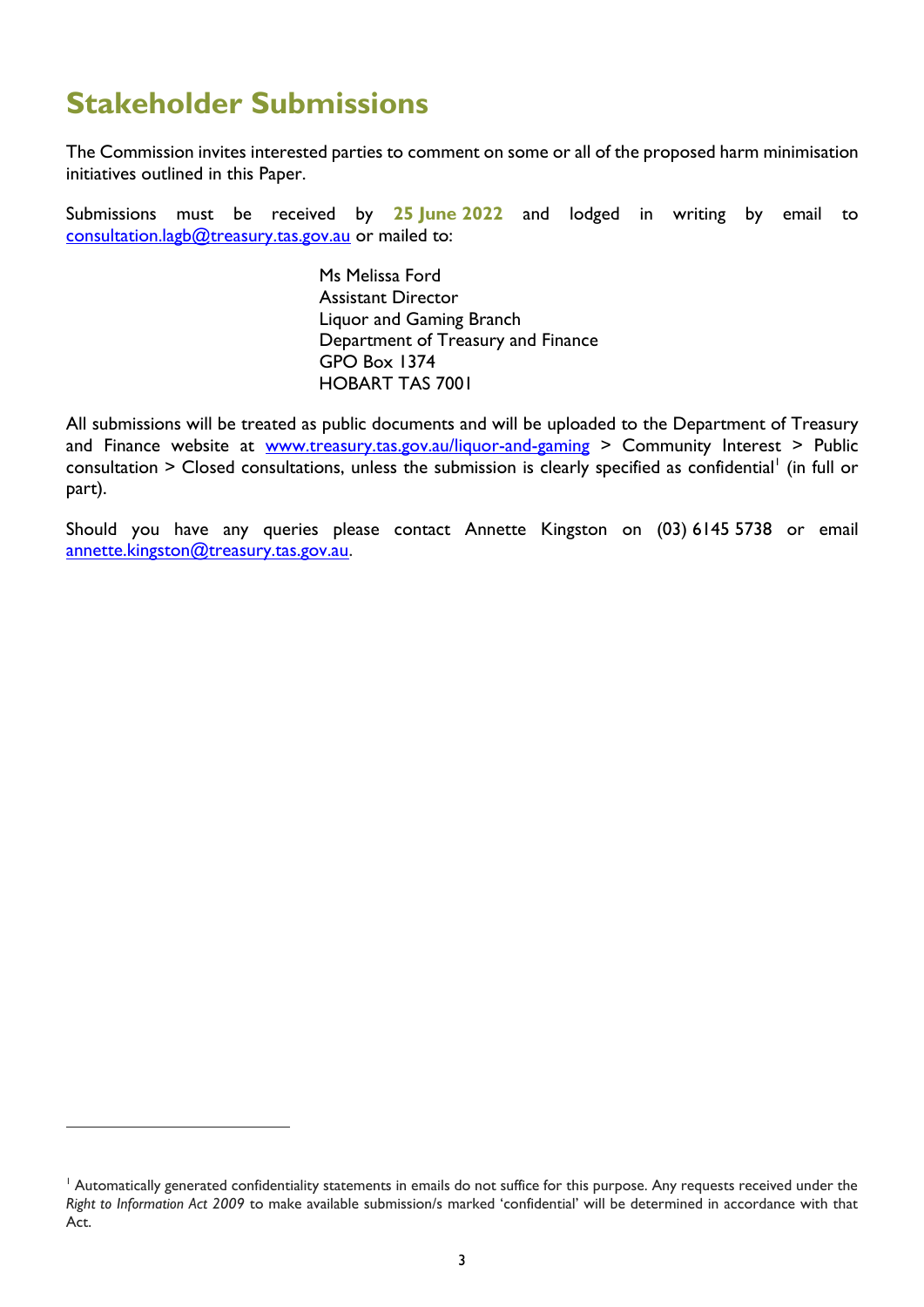# <span id="page-5-0"></span>**Background**

### *The Code*

The *Responsible Gambling Mandatory Code of Practice for Tasmania* establishes rules under which venue operators can offer gambling related products to patrons across the following 10 areas that are prescribed in the *Gaming Control Act 1993*:

- advertising;
- inducements:
- player loyalty programs;
- access to cash;
- payment of winnings;
- lighting;
- service of food and alcohol;
- clocks in gaming areas;
- staff training in recognising people with gambling problems; and
- information to players.

The Code is restricted to these matters only.

The Code is the overarching regulatory guide in relation to harm minimisation. A set of Commission Rules supporting the Code describes how the harm minimisation practices must be implemented. Compliance with the Code (and Rules) is mandatory for all relevant prescribed licence holders under the Act and non-compliance can result in disciplinary action.

The Code does not apply to the operation of a Premium Player Program conducted by a casino operator and approved by the Commission. The Commission recently reviewed this program and introduced rules for mandatory pre-commitment effective from September 2021.

### *Future Gaming Market Reforms*

Amendments to the Gaming Control Act were passed by Parliament in November 2021 to reform the licensing structure for gaming in Tasmania, as well as other changes to create a new gaming environment from 1 July 2023. These reforms include:

- a decrease in the state-wide EGM cap by 150 machines;
- individual venue licences for the operation of EGMs in hotels and clubs;
- two new high roller non-resident casino licences;
- establishment of a separate Licensed Monitoring Operator to monitor the hotel and club EGM network;
- introduction of fully automated table gaming in casinos;
- operation of simulated racing events in approved totalizator locations;
- redistribution of returns from gaming; and
- an increase in the Community Support Levy to improve harm minimisation.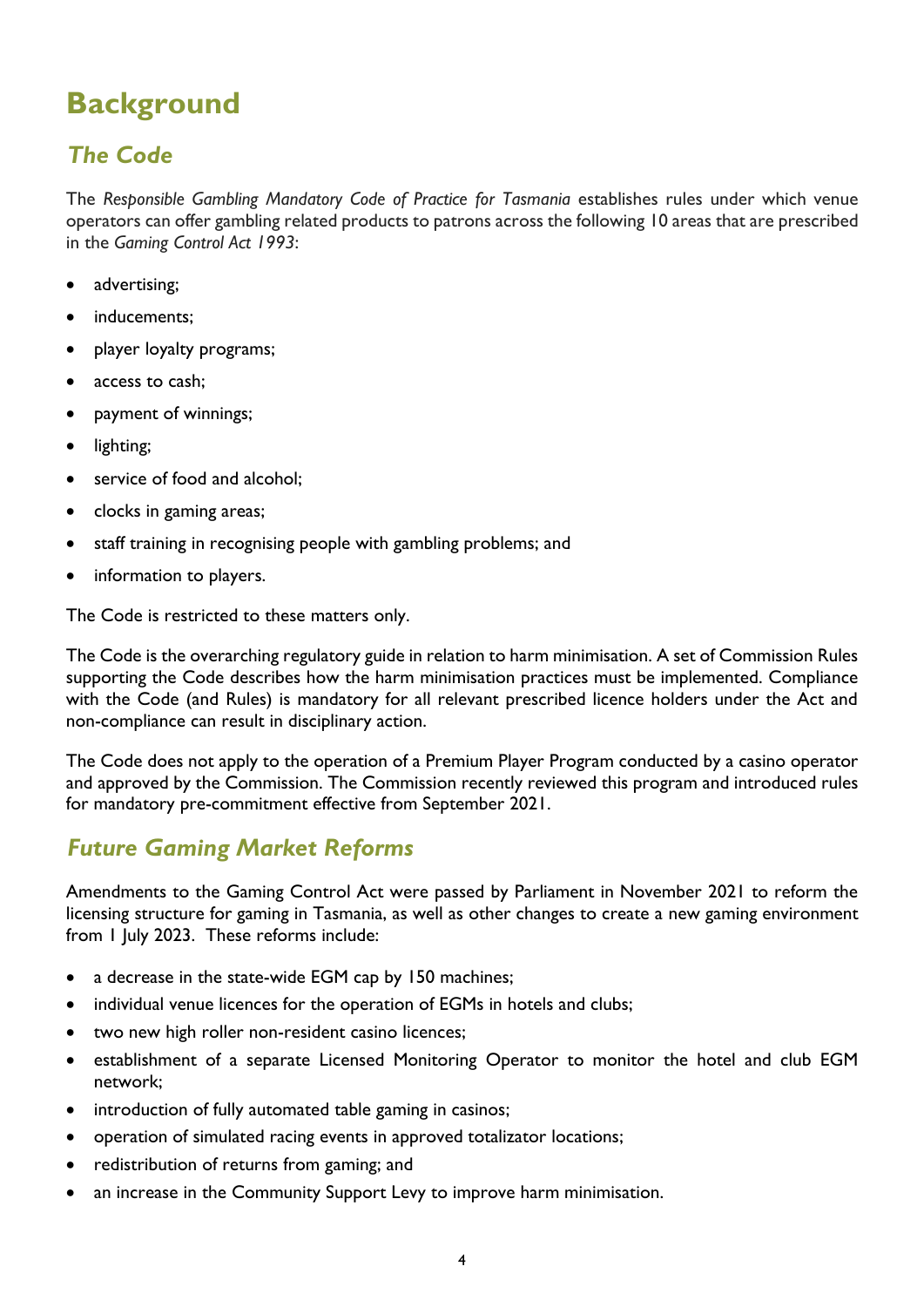Information on the new venue licensing model is available at [www.gaming.tas.gov.au.](http://www.gaming.tas.gov.au/)

The Stenning Report analysed the expected impacts of the reforms on gambling behaviour. Overall, it appears there is unlikely to be a major impact on gambling behaviour as the reforms are predominately structural in nature. However, individual venue licensing is likely to create a more competitive environment, which could result in:

- hotels and clubs adopting a variety of approaches to attract gambling customers as they seek to cover costs associated with the new arrangements; and
- increased advertising and inducement activities and player loyalty programs; and
- this in turn may result in an increase in gambling on EGMs in hotels and clubs.

# <span id="page-6-0"></span>**Scope of the Review**

The Stenning Report concluded that the Code continues to compare favourably nationally, with most areas covered by the Code being equal to or stronger than other Australian jurisdictions. The Commission is not surprised by the research findings as the framework uses best practice measures that in combination make the most impact in minimising gambling harm.

In determining the scope of the Code review, the Commission took into consideration the:

- timing of amending the Code prior to substantive gaming industry reforms;
- comprehensive nature of the first Code review;
- investigation being undertaken by the Commission (under direction from the Government) on facial recognition and player card gaming technologies to potentially minimise gambling harm in Tasmania; and
- outcomes from the NSW inquiry and two Royal Commissions (VIC, WA) into casino gaming operations.

The Commission is mindful that this five-yearly review is occurring at a unique point in time as the gaming industry is about to undergo significant reform, replacing a single gaming operator model with individual venue licences for EGMs. The Commission will monitor very closely how venues operate under their new responsibilities and that compliance is being achieved.

The Stenning Report raises concerns that the new individual venue licensing model, and resulting increased competitive gambling environment, may lead to increased promotion and gambling on gaming machines. Increased gambling promotion could be detrimental to the welfare of players and also threatens the sustainability of each gambling business. This concern is shared by the Commission and it has determined a proactive approach is required to consider precautionary measures in the context of the future gaming market. For these reasons, the Commission has determined to focus this review on the areas of the Code relating to advertising, inducements and player loyalty programs only.

This review does not include measures under the future gaming market reforms that are not yet operational. The requirements and technical standards for high roller casino activities, fully-automated gaming machines and simulated racing events will first need to be developed. The Commission will then be in a position to consider any harm minimisation strategies that fall within the Code prescribed areas that may be needed to ensure these new gambling products are conducted in a responsible way.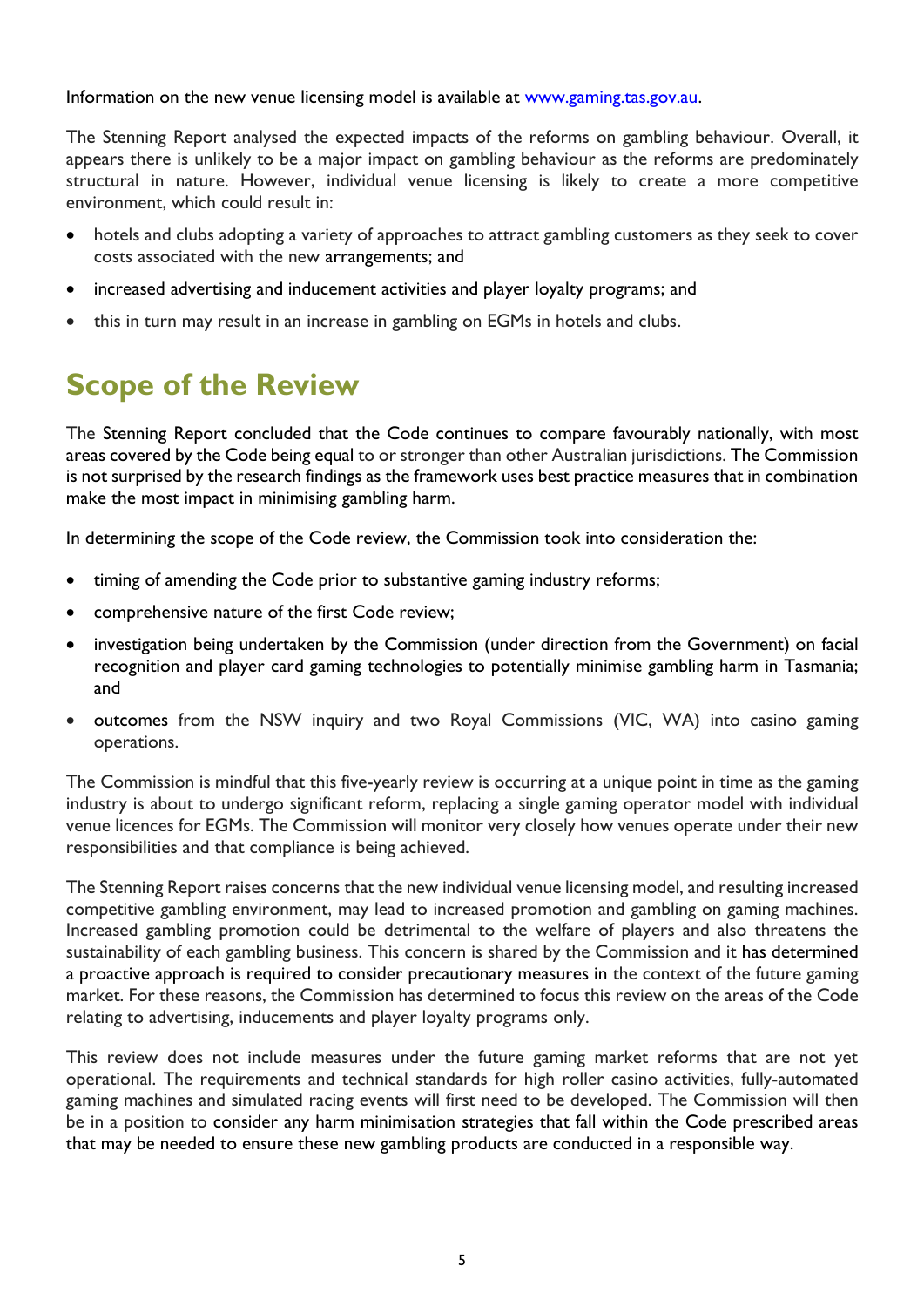## <span id="page-7-0"></span>**Harm minimisation initiatives for consideration**

Under the individual venue licence model, venue operators will be responsible for almost all aspects of EGM operations in their venue, will have a greater choice of how to conduct their gaming business and will retain a greater share of EGM revenue.

The Stenning Report indicates the new model may lead to venue operators adopting a variety of approaches to attract gambling customers through increased diversity in advertising, inducement activities and player loyalty programs. The Commission is considering making enhancements to these areas of the Code prior to the Government's gaming reforms taking effect in July 2023. These initiatives are intended to strengthen player protection but require further consideration as to their effectiveness and any operational issues with implementation.

The Commission invites respondents to comment on some or all of the proposals below. Please provide sufficient details and any evidence to support your responses.

### <span id="page-7-1"></span>*Advertising*

#### **Current objective**

Licence holders must ensure that gambling advertising is conducted in a manner that takes account of the potential adverse impact that it can have on minors, people at risk of gambling harm or experiencing gambling problems, and the community*.*

#### **Current measures**

Overall, measures for advertising largely provide parameters for what can and cannot be considered when promoting gambling products and ensure particular groups, such as children, are not targeted.

There are no restrictions on the location of advertising (although television and radio advertising is prohibited during specific times of the day). Measure 1.13 of the Code requires advertising of gambling products to include a standalone responsible gambling message and must be to a size and form approved by the Commission as set out in the Gambling Product Advertising Standards. A copy of the Standards and supplementary Fact Sheet are available at [www.treasury.tas.gov.au/liquor-and-gaming](https://www.treasury.tas.gov.au/liquor-and-gaming/gambling/regulatory-requirements/rules) > Gambling > Regulatory requirements > Rules.

#### **Discussion**

The 2017 Code review discussed potential initiatives relating to limiting EGM advertising on premises. The Commission is revisiting this issue as the future reforms move from a single gaming operator to multiple licensed venues suggests an increased competitive environment, which could potentially see venues seek to offer promotions and inducements to attract customers. The Commission is concerned that the potential for prolific advertising of gaming machines will increase gambling harm.

While more empirical research is needed regarding the impacts of specific measures, there is evidence that advertising of gambling products normalises gambling, particularly heightened for children and young people<sup>i</sup>. There is also some evidence that advertising may maintain or exacerbate already existing gambling problems<sup>ii</sup>. The 2010 Productivity Commission Report also noted advertising restrictions are premised on concerns that advertising can normalise the perception of gambling thereby encouraging more people to gamble, and children are particularly susceptible to advertising.<sup>iii</sup>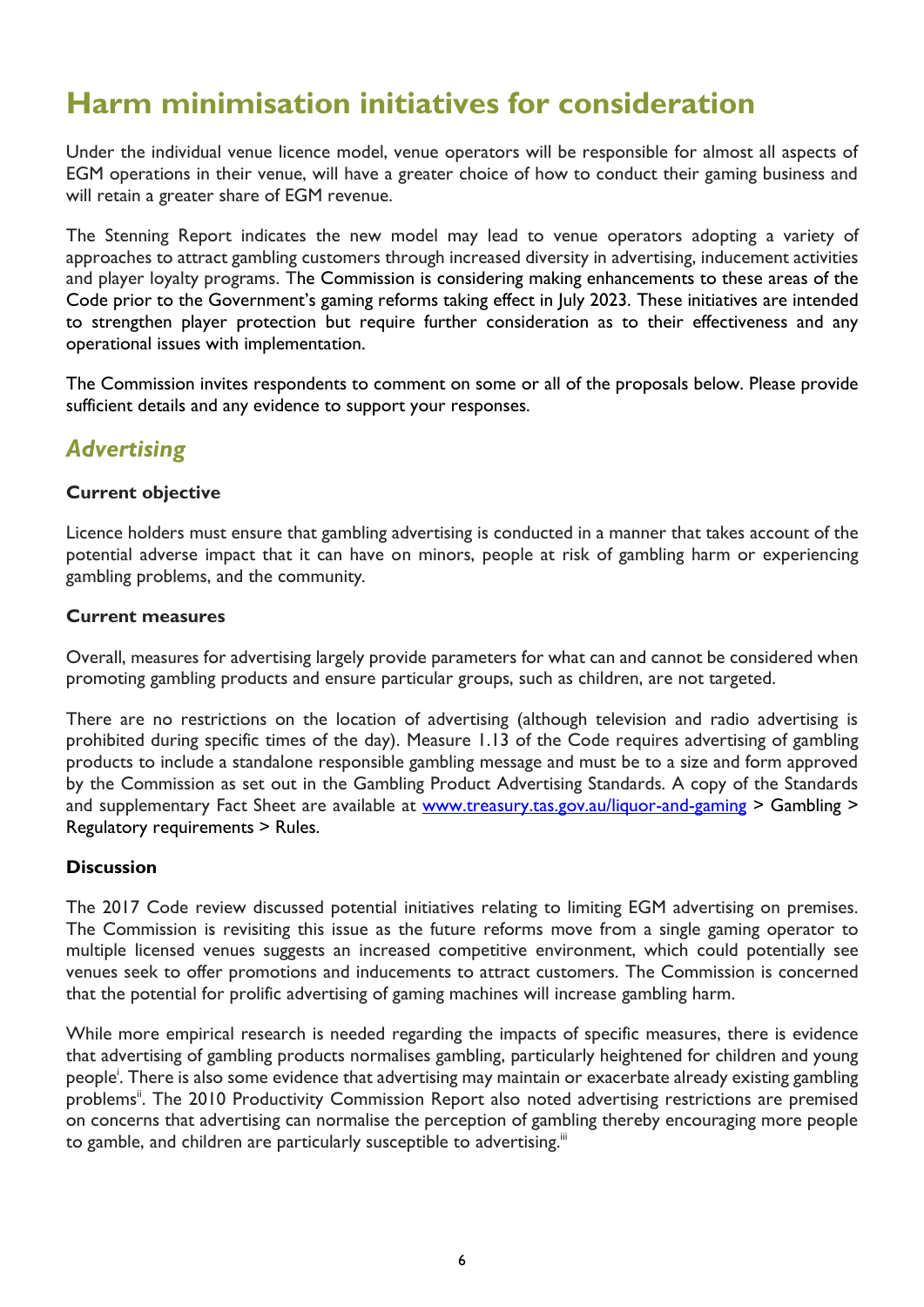The Stenning Report notes the following jurisdictions have stronger restrictions than Tasmania regarding advertising of gaming machine products:

- Australian Capital Territory prohibits external signs advertising gaming machines or promoting gambling activity on the licensee's premises.
- New South Wales prohibits publishing of any gaming machine advertising.
- Queensland requires that gaming does not dominate external signage on the licensee's premises or marketing or promotional activity for the licensed premises.
- South Australia prescribes that, unless a licensee is party to a responsible gambling agreement, gambling advertising is prohibited on their premise exterior and also interior except for material in gambling areas and directional signage.
- Victoria prohibits publishing gaming machine advertising outside the gamine machine area of hotels and clubs, and for casinos outside the boundaries of the casino.<sup>iv</sup>

The Northern Territory is currently seeking public feedback on amending the NT Code to ensure no advertising of EGMs outside of venues.<sup>v</sup>

The Commission considers this is an opportune time for a broader review of the Advertising Standards and supplementary Fact Sheet across all gambling areas. These documents have not been reviewed since the Code was first introduced and over this decade, the industry and public expectations have evolved considerably.

While not part of this consultation, the Commission is implementing 10 consumer protection measures under the National Consumer Protection Framework for online wagering. One of these measures is the development of evidence-based nationally consistent responsible gambling messaging by late 2022. The research suggests the messaging is suitable for broader gambling settings than online and the Commission will adopt similar safe gambling messaging in its Advertising Standards, where appropriate. This will include the size and form of the advertising.

#### **The Commission intends to canvass the following options to limit advertising of gaming machines on external signage/displays:**

- 1. Ban all outdoor signage/displays advertising or promoting gaming machines; or
- 2. Limit the ban on outdoor signage/displays advertising or promoting gaming activities within proximity of where children frequently gather, for example, near schools, child care centres, bus stops/shelters.

#### **The following points are offered as guidance when considering these initiatives:**

 What are the benefits or harms caused by allowing venue operators to advertise gaming machines external to the premises? Are children and other vulnerable persons appropriately protected from the potential harms?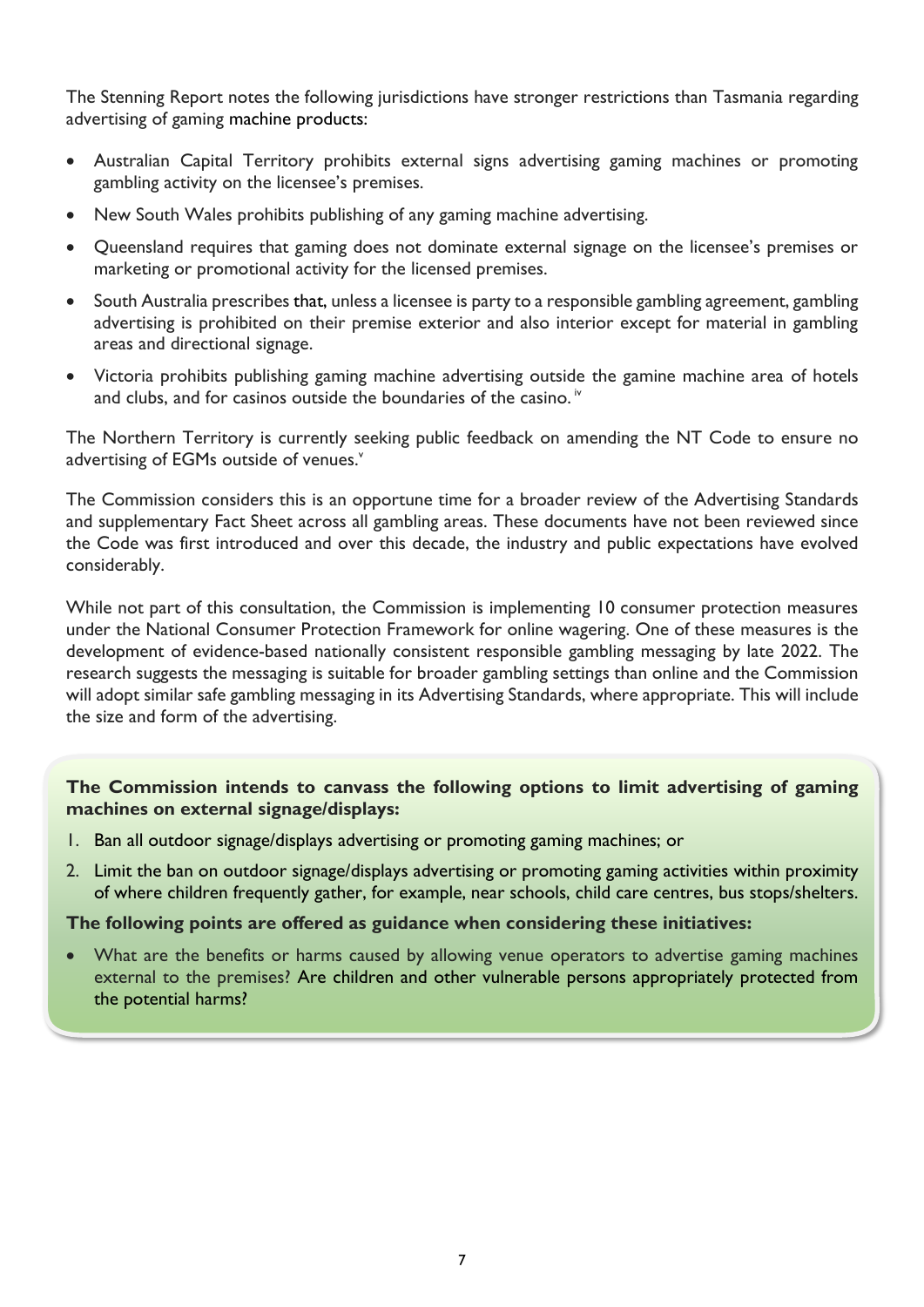### <span id="page-9-0"></span>*Inducements and Player Loyalty Programs*

#### **Current objectives**

Licence holders must not provide specific inducements that may lead to problem gambling or exacerbate existing gambling problems. This includes persuading people to gamble when they wouldn't gamble normally or gamble outside of their normal gambling patterns.

This also applies to player loyalty programs, which are defined under Commission Rules as a formal arrangement that provides rewards to patrons for participating in gambling at the premises.

#### **Current measures**

Overall, current measures for inducements largely restrict the type and value of vouchers that can be offered to patrons and other incentives such as alcohol and obtaining prizes. For player loyalty programs, additional harm minimisation measures include player activity statement requirements, accumulation of rewards points and prohibiting gambling related contact in prescribed circumstances.

The maximum value of free vouchers that can be used for gambling purposes is \$15 including the total for multiple vouchers offered at the same time. The vouchers must be redeemable for services other than just gambling, for example, accommodation, dining or entertainment. The same value applies to rewards offered to members of a player loyalty program which can be used for gambling purposes.

#### **Discussion**

The maximum value of free vouchers and rewards points increased from \$10 to \$15 following the 2017 Code review. Nevertheless, the Commission made clear at that time that a venue can reward its patrons in any number of ways unrelated to gambling activity. Vouchers or tokens that allow the player to add to gambling investment are not designed to reward for loyalty but are simply ways to encourage further gambling, e.g. through an extended time at the machines. There is still no argument that convinces the Commission that this is desirable.

There are no player loyalty programs currently operating in hotels and clubs. The gaming operator administers the "Oasis Rewards Club", which in its current form is not linked to amounts of money spent on gaming machines or keno. The future reforms contemplate increased inducement activities and that player loyalty programs could potentially be run by third parties (i.e. captured as auxiliary services on the Roll). For this reason, the Commission intends to review inducements and the complete player loyalty program framework.

The Productivity Commission (2010) noted inducements that are likely to lead to problem gambling or exacerbate existing problems should be prohibited. It also noted advantages of player loyalty programs particularly for obtaining data to be used for gambling analysis (as a means to implement pre-commitment strategies).<sup>iii</sup> However, more recent research suggests industry has reportedly used pre-commitment systems to target loyalty programs to "entice players into further expenditure".

The Stenning Report found that Tasmania's inducement and loyalty program provisions compare less favourably to most other jurisdictions. The following jurisdictions currently restrict the type of inducements that can be offered to players of gaming machines:

- Australian Capital Territory prohibits any inducement that encourages people to increase their intensity of betting.
- New South Wales prohibits offering of any free credits as an inducement to gamble, and prohibits hotels and clubs permitting any bonus or rewards points accumulated under a player reward scheme to be redeemed for cash.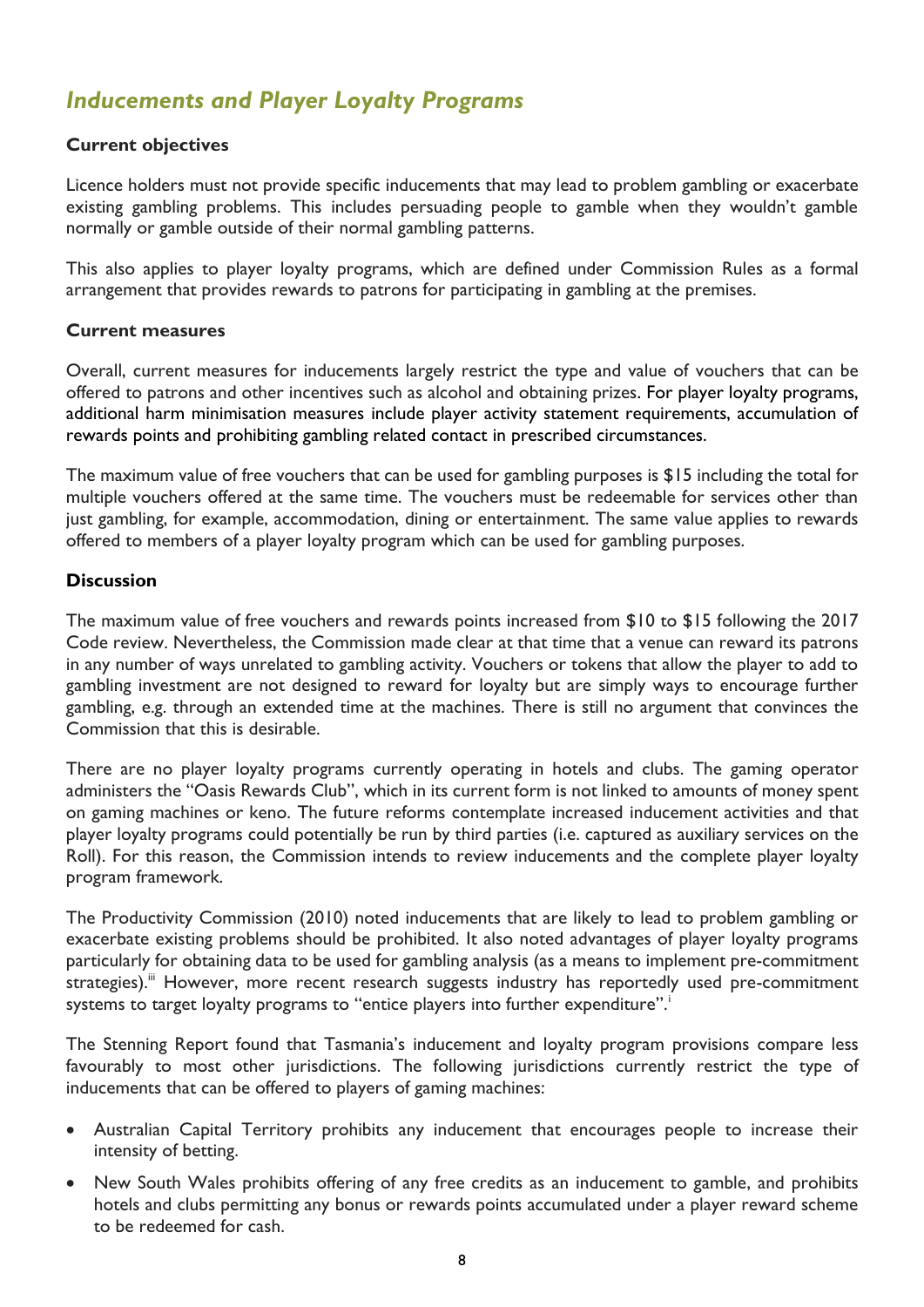- Queensland prescribes inducements linked to an advertisement as unacceptable including for player loyalty programs, such as advertising offering free money or credit for the purposes of gambling.
- South Australia prohibits any inducement directed at encouraging patrons to gamble (excludes player loyalty programs and offering complimentary non-alcoholic beverages/refreshments of a nominal value). Unless a licensee is party to a responsible gambling agreement, participation in a loyalty program must include a pre-commitment program.
- Victoria prohibits non-cash gaming tokens as an inducement to gamble and loyalty schemes (that are not provided by a venue or casino operator) must provide both gaming and non-gaming points equally. $^{\rm h}$

#### **The Commission intends to canvass the following options to mitigate the potential for increased gambling from inducements:**

- 1. Prohibit venue operators from offering free vouchers (or tokens and the like) and rewards points to be used for gambling purposes; or
- 2. Prohibit venue operators from offering free vouchers for any purpose.

#### **The Commission also intends to review the player loyalty program with the aim of:**

3. Determining what measures are required to ensure a loyalty program offered by a venue operator or third party does not lead to increased gambling, for example, prescribing the accumulation points that can be awarded (e.g. 1 point per \$1 spend).

#### **The following points are offered as guidance when considering these initiatives:**

- What are the benefits or harms of promotional offers like free vouchers? Are there different considerations for player loyalty programs?
- What measures could the Commission introduce to mitigate its concerns about competitive behaviour between venues and increased gambling?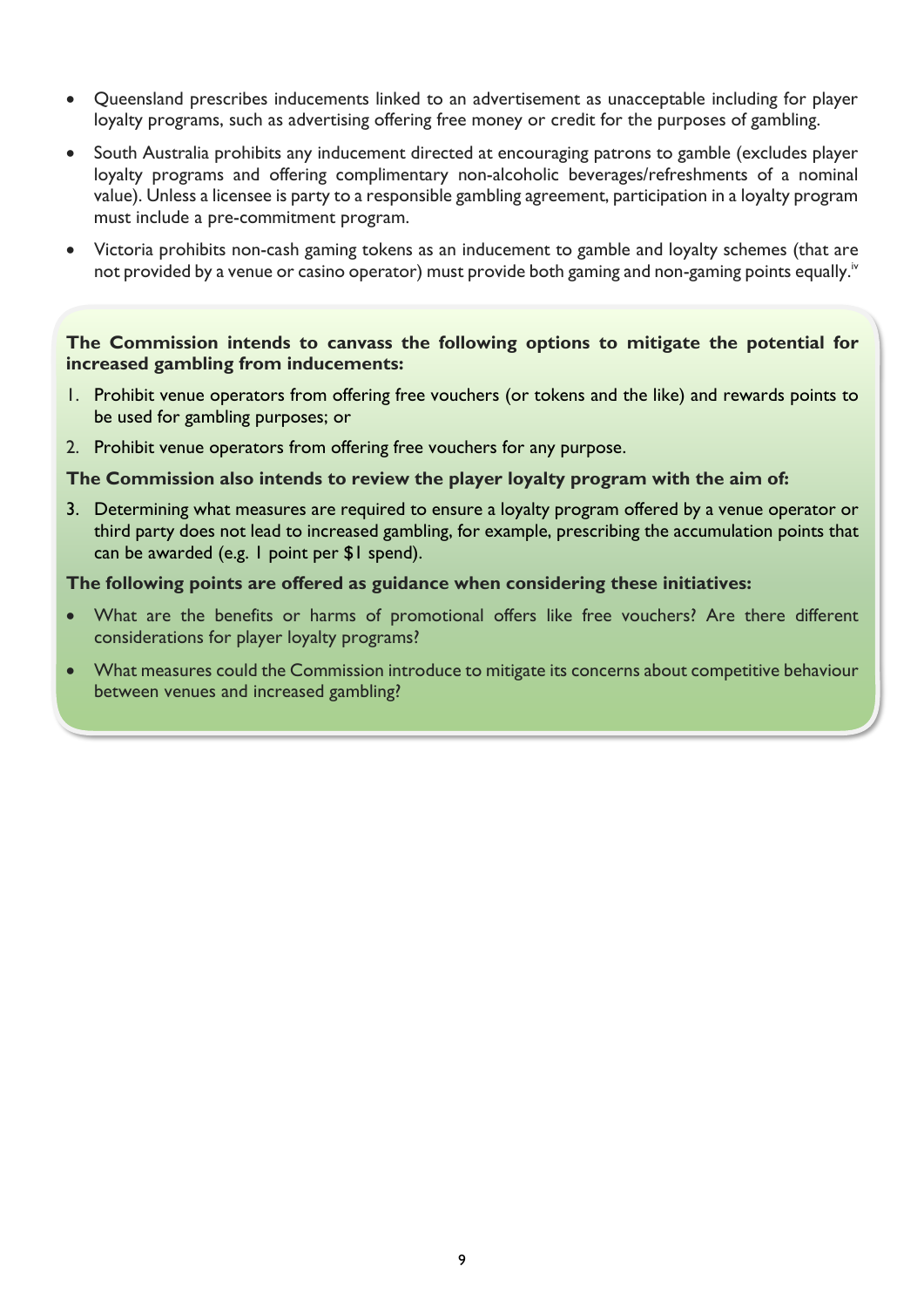### <span id="page-11-0"></span>**Attachment A - Summary of desktop research by Stenning and Associates**

The Stenning Report, *Responsible gambling codes and harm minimisation policies of Australian jurisdictions - A Desktop review*, provides an analysis of the Code measures against comparable gambling controls of other Australian jurisdictions. It also identifies key changes since the first Code review in 2017 and examines what protection initiatives could be adopted in Tasmania to support the Government's future gaming market reforms taking effect from 1 July 2023.

Analysis of the key differences between Tasmania's measures and other jurisdictions showed that the Code continues to compare favourably nationally, with many of Tasmania's protection controls not prescribed by other Australian jurisdictions or going beyond the scope of the controls in other jurisdictions. There are some controls in other jurisdictions that have no equivalent control in the Tasmanian Code or went further in scope.

Since the 2017 review, there has been a moderate level of change to harm minimisation and responsible gambling regulation nationally. New South Wales and South Australia were the most active, implementing a number of reforms through legislative amendments. South Australia also introduced the Gaming Machines Gambling Code of Practice containing similar controls as Tasmania. Victoria was also active in implementing legislative reforms aimed at prohibiting inducements and betting advertising.

All jurisdictions have implemented the first six measures of the National Consumer Protection Framework for Online Wagering. These are: prohibit the provision of credit to customers and the promotion of small amount credit contracts; reduced timeframes to verify customer identity on account opening; restrictions on offer of inducements to open an account; a simple account closure process; an opt out pre-commitment scheme for setting deposit limits. Three jurisdictions (NSW, SA and ACT) have applied some of these measures more broadly to other types of gambling activity (not only online wagering).

Analysis of the potential impacts on the future gaming market reforms concluded that, overall, there is unlikely to be a major impact on gambling behaviour. However, there may be an impact on the behaviour of individual venue licensees to adopt a variety of approaches to attract gambling customers, such as increased diversity in advertising, inducements and player loyalty program activities.